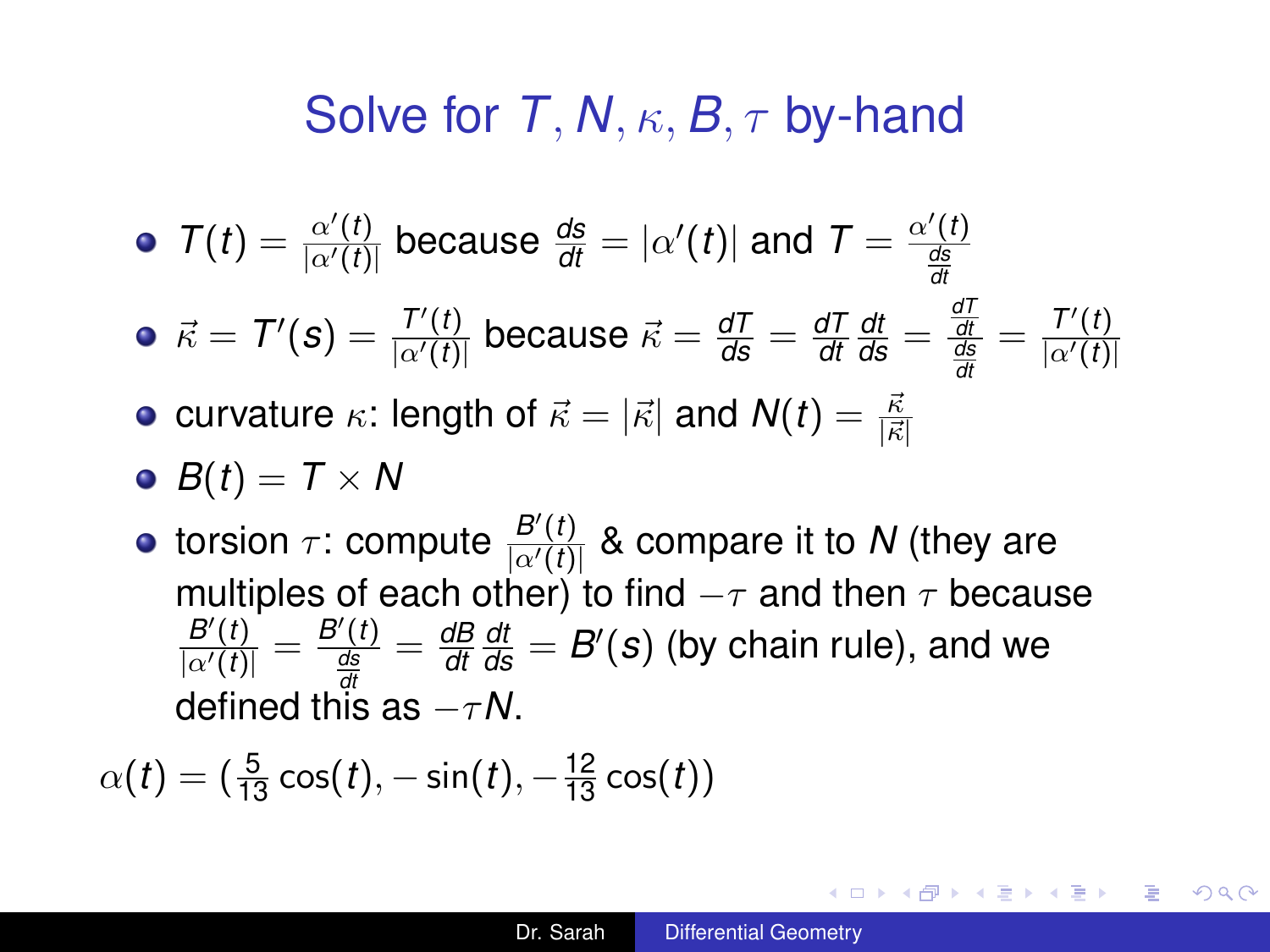<span id="page-1-0"></span>

<http://pedemmorsels.com/wp-content/uploads/2014/01/Torsion.jpg>

## First show that *B'* has no *B* component

K 何 ▶ K ヨ ▶ K ヨ ▶ ...

4 0 8

B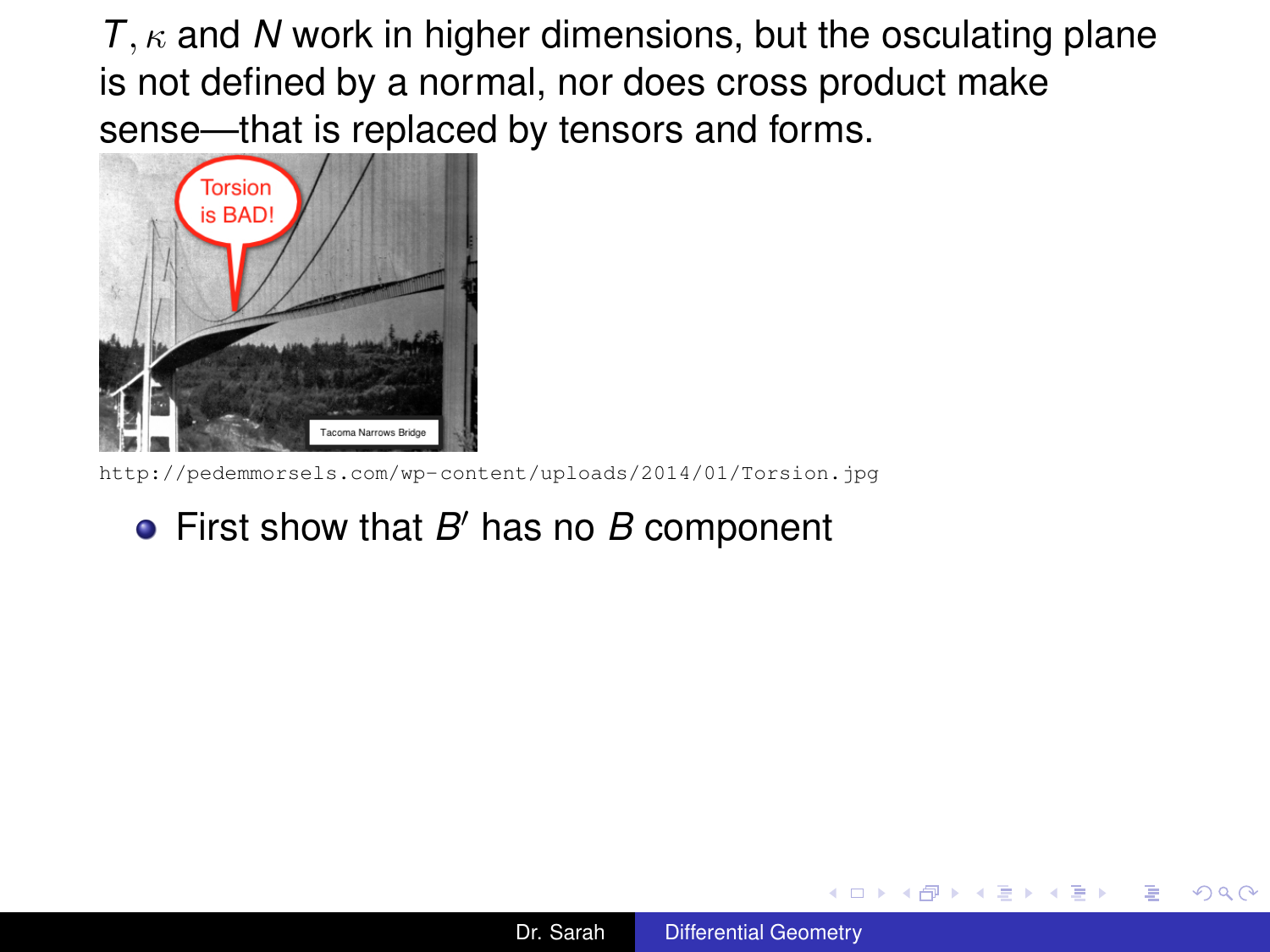

<http://pedemmorsels.com/wp-content/uploads/2014/01/Torsion.jpg>

- First show that *B'* has no *B* component
- So  $B' = aT + bN + 0B$ . Next show  $B'$  has no tangential component via a cross product argument, using  $B = T \times N$

K 何 ▶ K ヨ ▶ K ヨ ▶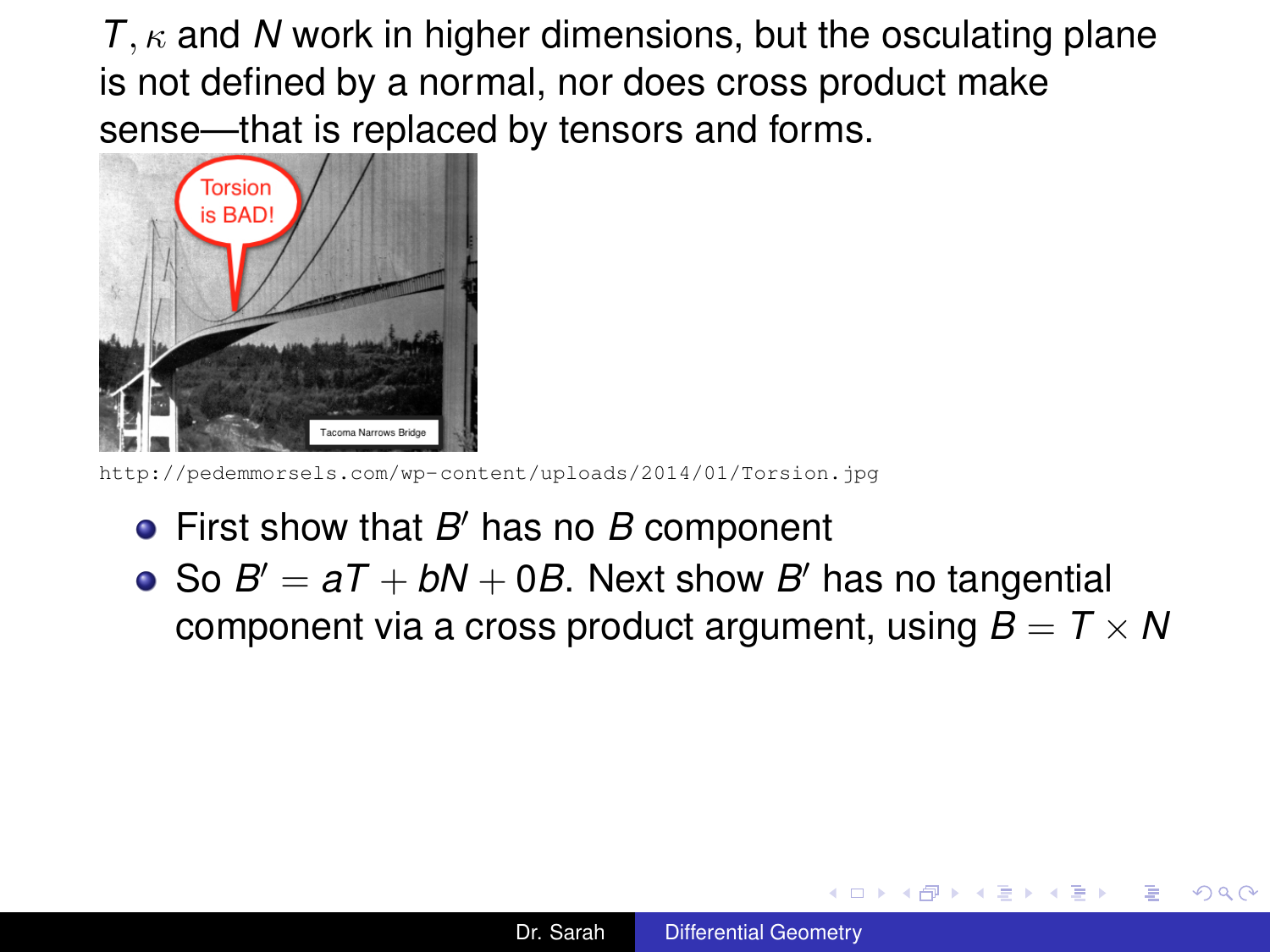<span id="page-3-0"></span>

<http://pedemmorsels.com/wp-content/uploads/2014/01/Torsion.jpg>

- First show that *B'* has no *B* component
- So  $B' = aT + bN + 0B$ . Next show  $B'$  has no tangential component via a cross product argument, using  $B = T \times N$  $B' = T' \times N + T \times N'$

K 何 ▶ K ヨ ▶ K ヨ ▶ ...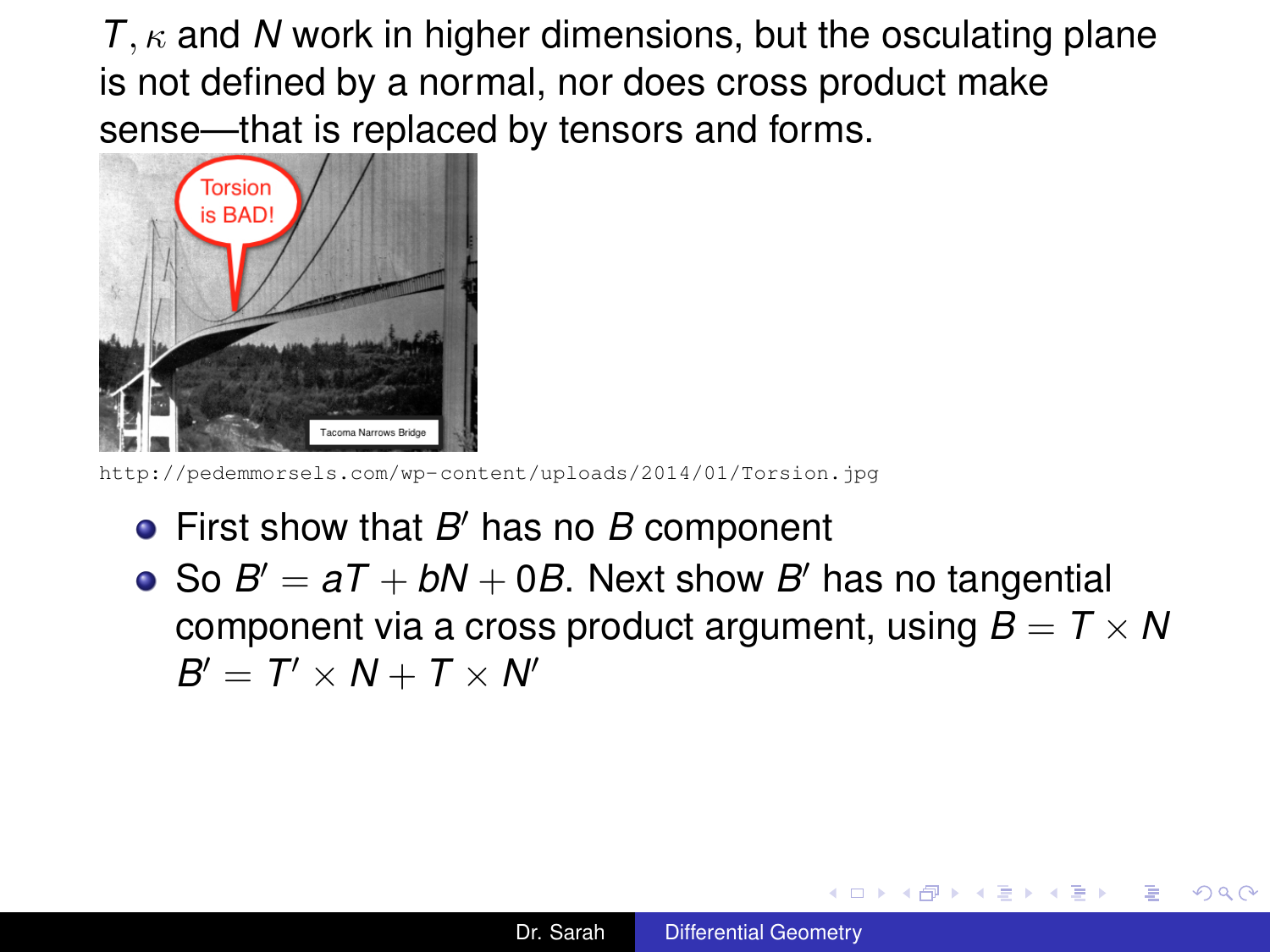<span id="page-4-0"></span>

<http://pedemmorsels.com/wp-content/uploads/2014/01/Torsion.jpg>

- First show that *B'* has no *B* component
- So  $B' = aT + bN + 0B$ . Next show  $B'$  has no tangential component via a cross product argument, using  $B = T \times N$  $B' = T' \times N + T \times N'$

$$
= \kappa N \times N + T \times N'
$$

$$
= \kappa |N||N|\sin\theta + T\times N' = 0 + T\times N'
$$

So *B*<sup>'</sup> is perpendicular to *T* too and thus has only an *N* component—we define the componen[t t](#page-3-0)[o b](#page-5-0)[e](#page-1-0)  $-\tau$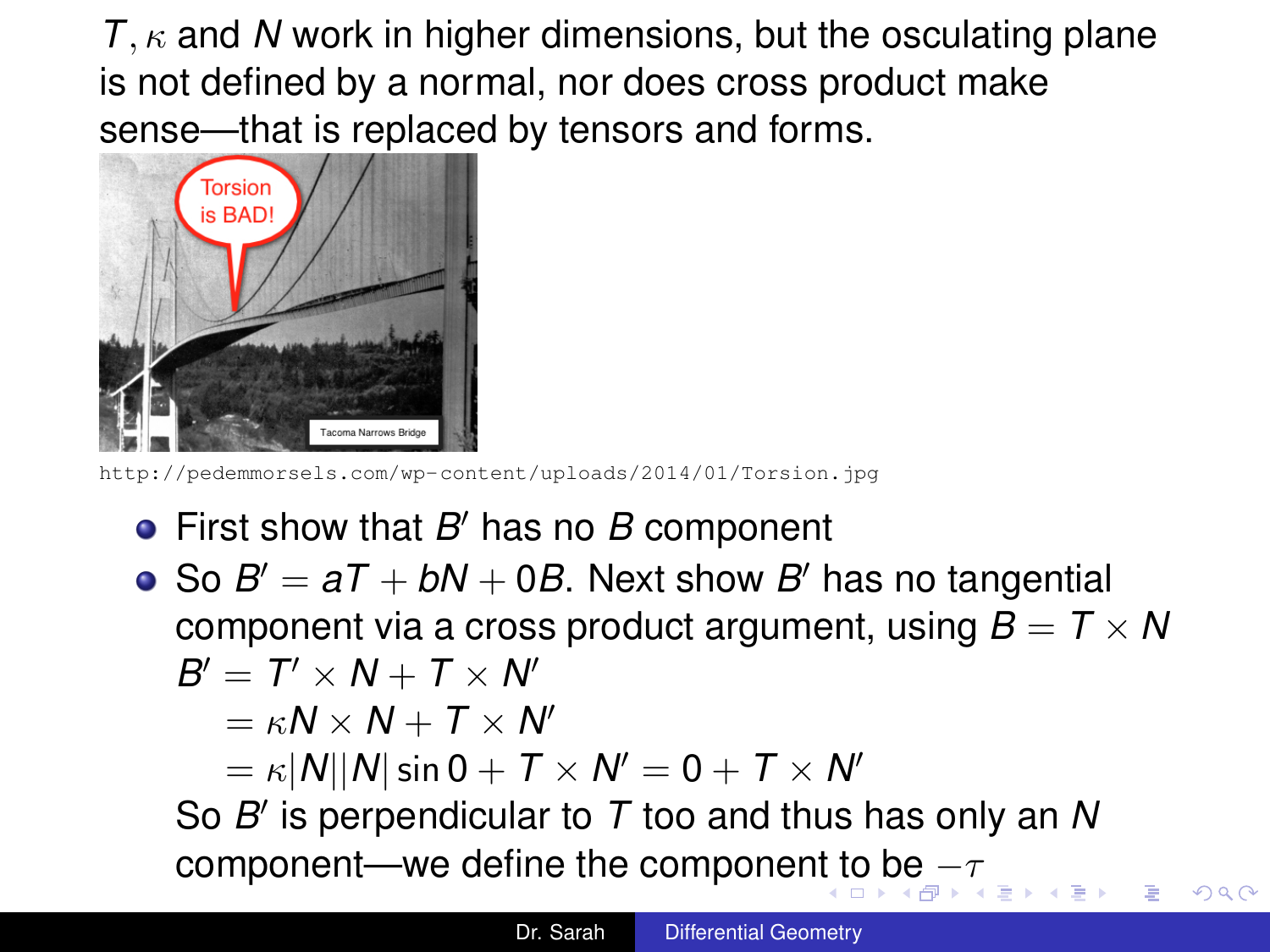- <span id="page-5-0"></span>Show that *N'* has no *N* component
- Show that  $N'$  has a  $-\kappa$  component of  $T$  and a  $\tau$ component of *B*

イロト イ押 トイヨ トイヨ トー

÷.  $QQ$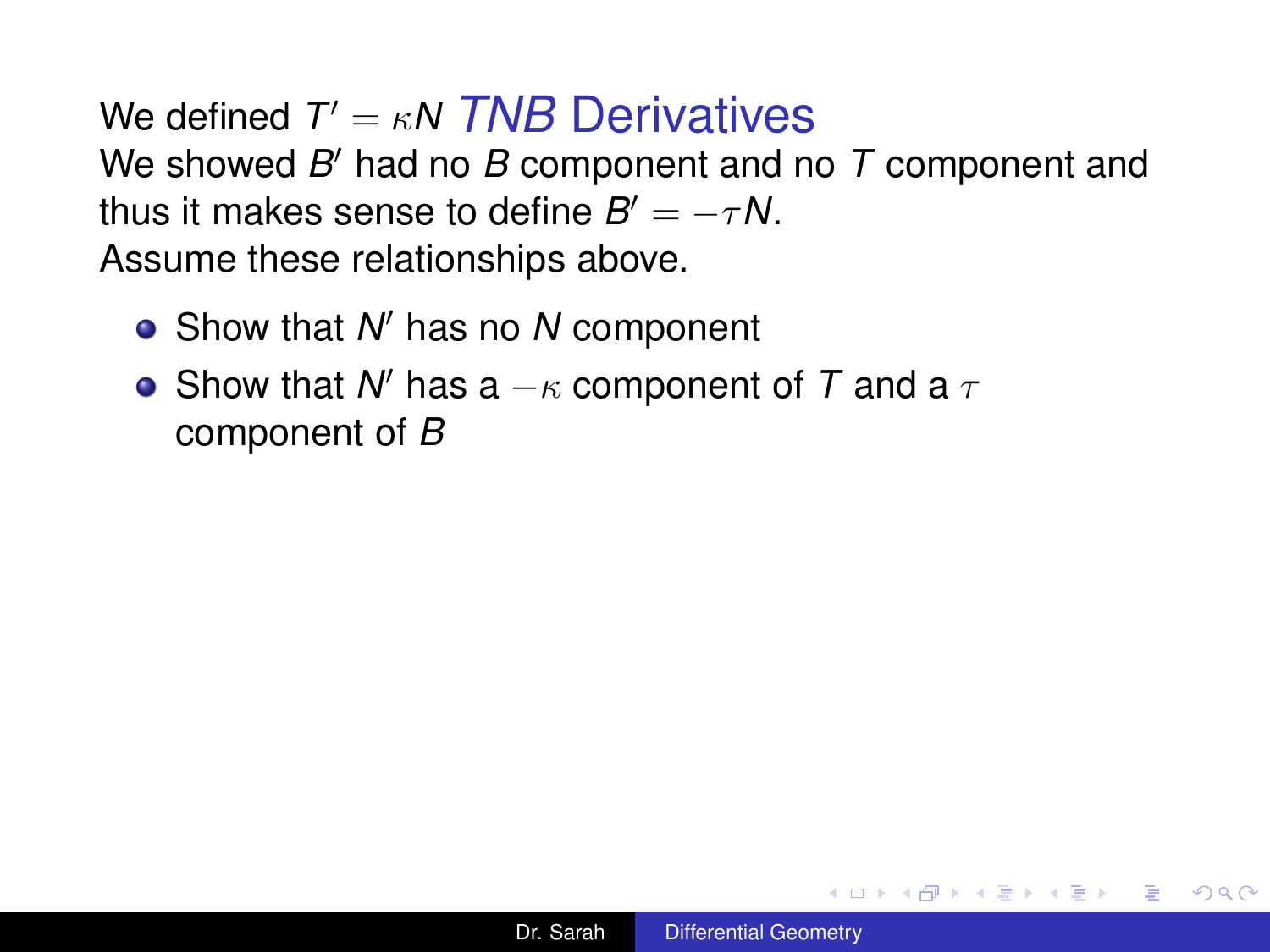- Show that *N'* has no *N* component
- Show that  $N'$  has a  $-\kappa$  component of  $T$  and a  $\tau$ component of *B*

$$
T \cdot N = 0 \text{ so } T' \cdot N + T \cdot N' = 0 \text{ and }
$$

$$
\mathcal{T}\cdot\mathcal{N}'=-\mathcal{T}'\cdot\mathcal{N}=
$$

イロト イ押 トイヨ トイヨ トー

÷.  $QQ$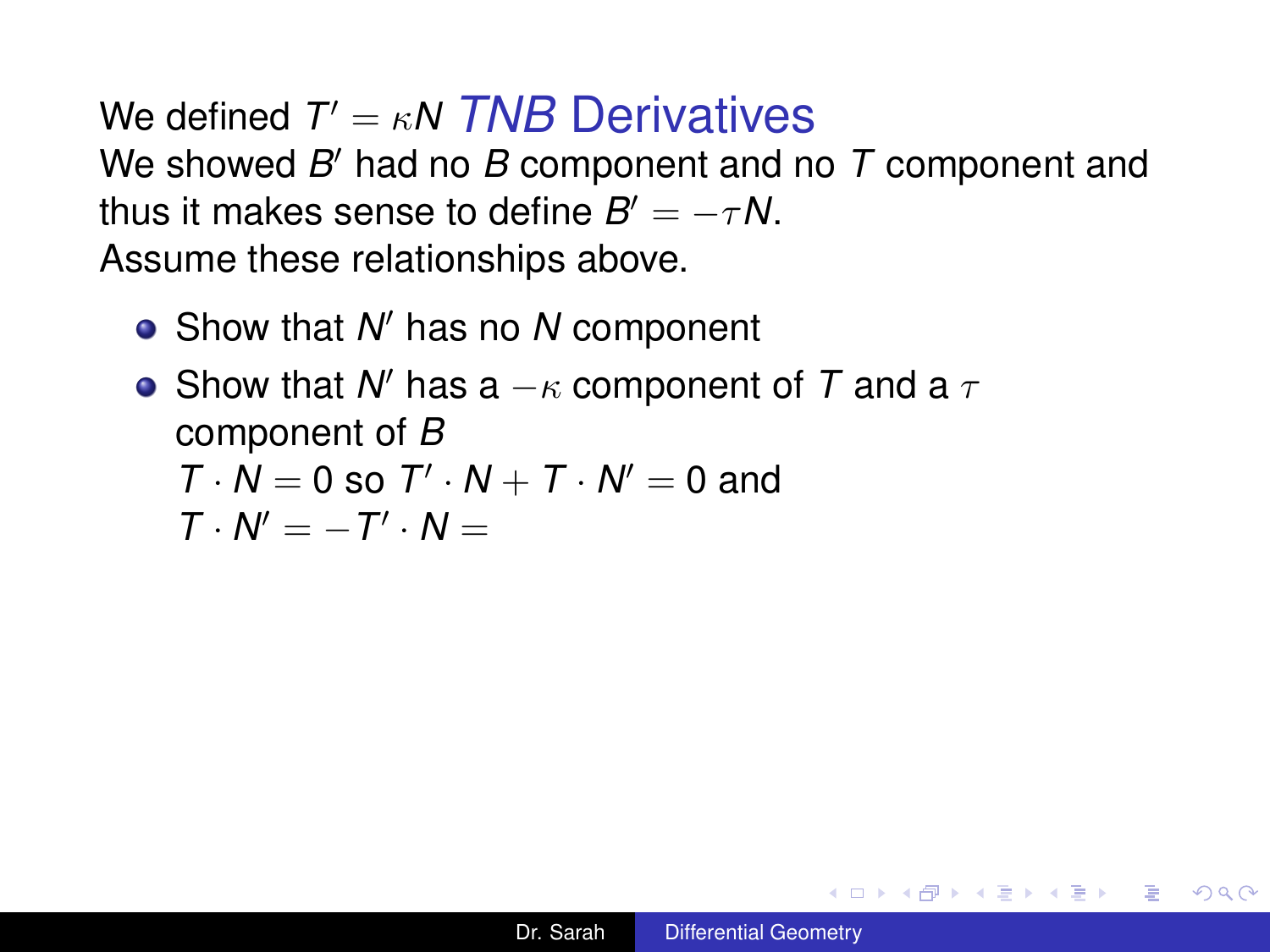- Show that *N'* has no *N* component
- Show that  $N'$  has a  $-\kappa$  component of  $T$  and a  $\tau$ component of *B*  $T \cdot N = 0$  so  $T' \cdot N + T \cdot N' = 0$  and  $T \cdot N' = -T' \cdot N = -\kappa N \cdot N = -\kappa$  $T \cdot N' = T \cdot (aT + bN + cB) = aT \cdot T + bT \cdot N + cT \cdot B = a$  $\text{SO } A = -\kappa$ . Similarly,

◆ロ→→ ◆何→→ ◆唐→→ ◆唐→ →唐→

 $QQ$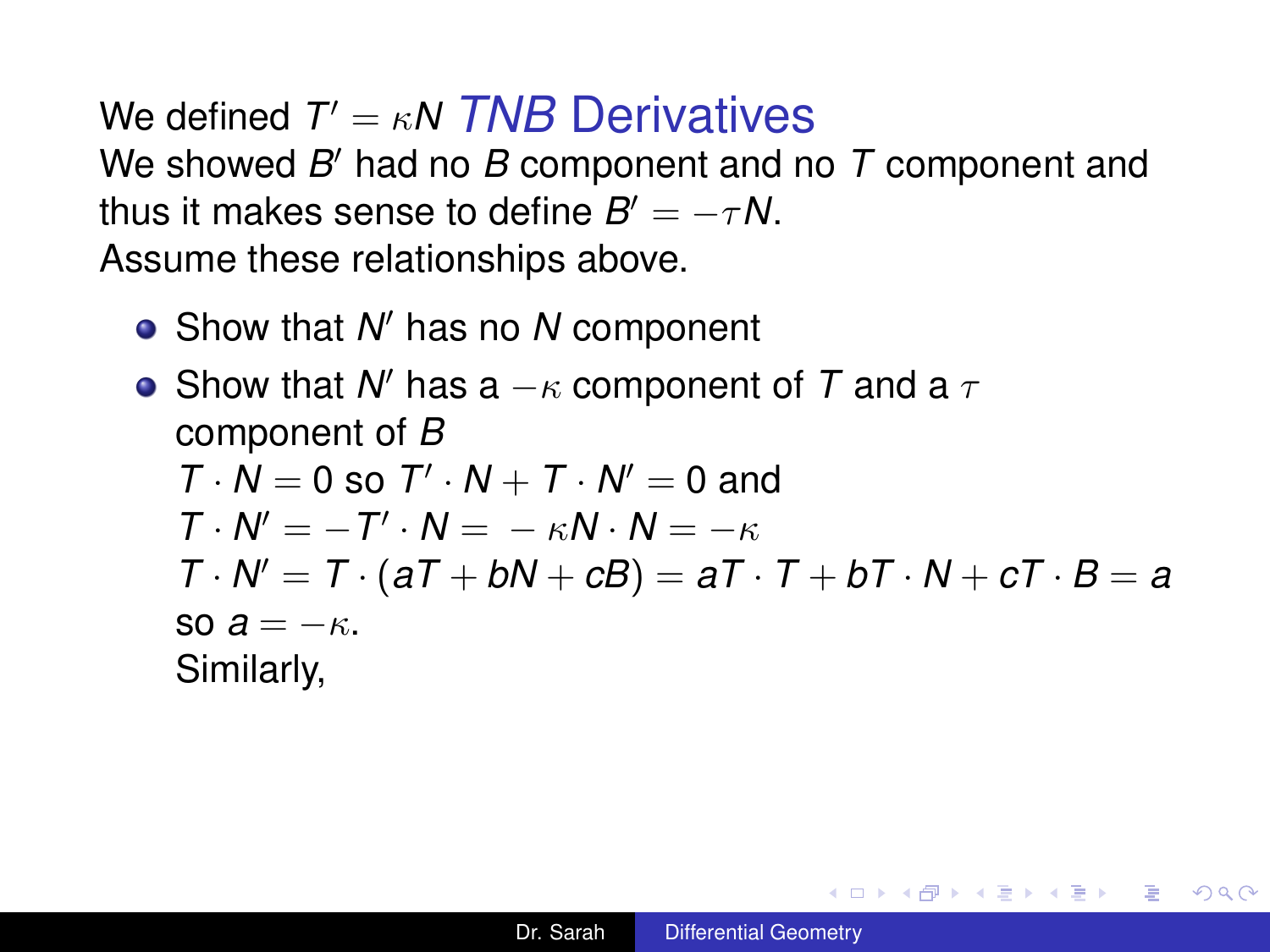Show that *N'* has no *N* component

• Show that N' has a 
$$
-\kappa
$$
 component of T and a  $\tau$   
\ncomponent of B  
\n $T \cdot N = 0$  so  $T' \cdot N + T \cdot N' = 0$  and  
\n $T \cdot N' = -T' \cdot N = -\kappa N \cdot N = -\kappa$   
\n $T \cdot N' = T \cdot (aT + bN + cB) = aT \cdot T + bT \cdot N + cT \cdot B = a$   
\nso  $a = -\kappa$ .  
\nSimilarly,  
\n $B \cdot N = 0$  so  $B' \cdot N + B \cdot N' = 0$  and  
\n $B \cdot N' = -B' \cdot N = -\tau N \cdot N = \tau$   
\nso  $b = \tau$  in  $aT + bN + cB$   
\n $N' = -\kappa T + 0N + \tau B$  QED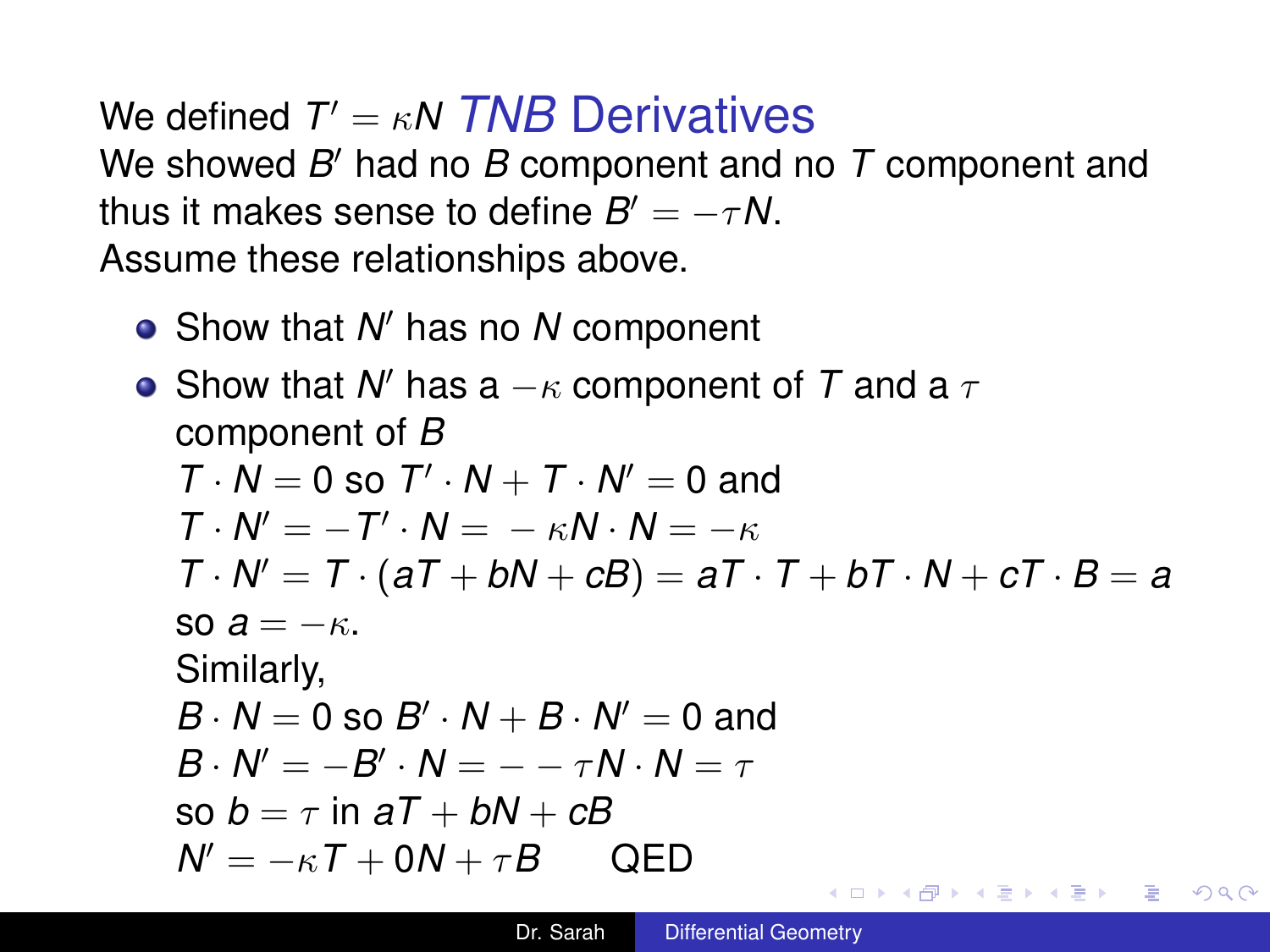

<http://www.rudyrucker.com/transrealbooks/collectedessays/images/kaptauhand.jpg>

$$
T'(s) = \kappa N
$$
  
N'(s) = -\kappa T + \tau B  
B'(s) = -\tau N

$$
\begin{bmatrix} T'(s) \\ N'(s) \\ B'(s) \end{bmatrix} = \begin{bmatrix} 0 & \kappa & 0 \\ -\kappa & 0 & \tau \\ 0 & -\tau & 0 \end{bmatrix} \begin{bmatrix} T \\ N \\ B \end{bmatrix}
$$

イロトメ 伊 メスミドメミド ジミックダウ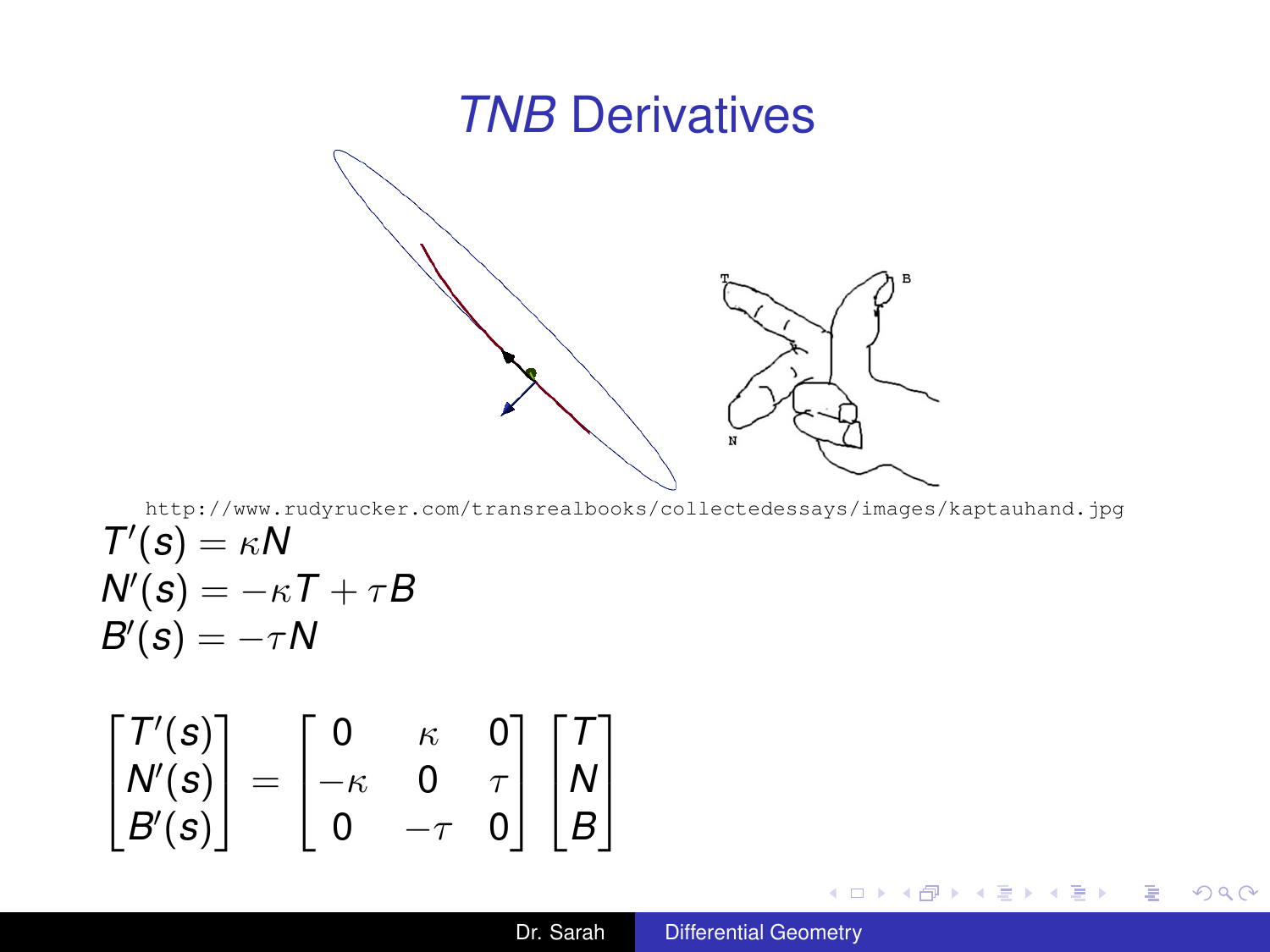## *Warehouse 13*'s main characters Myka and Pete are trapped in a lemniscate in "The Greatest Gift." [Syfy, Universal Studios]

[https://drive.google.com/file/d/18mfbulz3AgBwEuNYTo0XZJ8At\\_BYwp5v/view?usp=sharing](https://drive.google.com/file/d/18mfbulz3AgBwEuNYTo0XZJ8At_BYwp5v/view?usp=sharing)



イロト イ押 トイヨ トイヨ トー

ミー  $2Q$